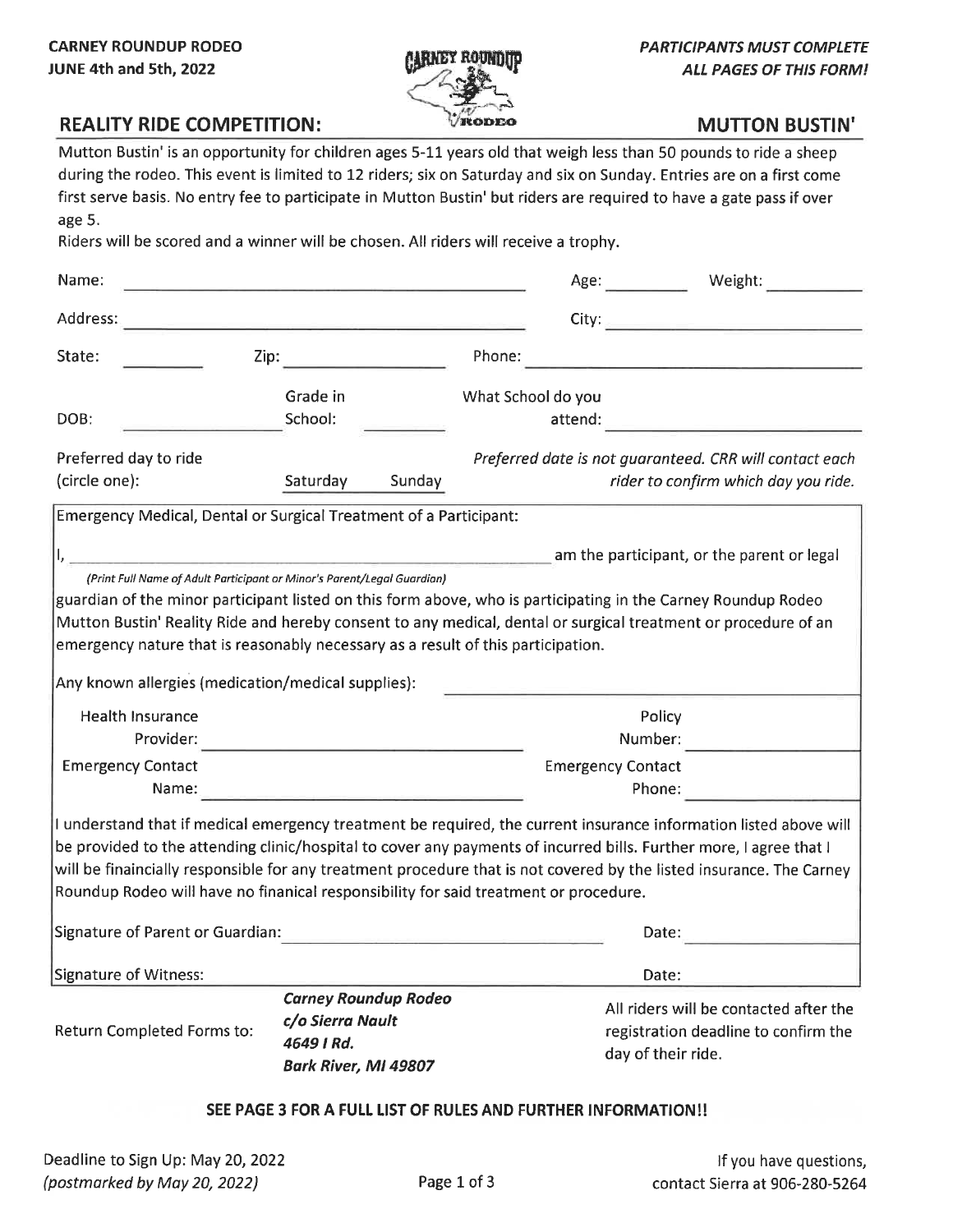### **CARNEY ROUNDUP RODEO**

### **WAIVER, AGREEMENT AND LIABILITY RELEASE READ CAREFULLY BEFORE SIGNING**

### **IT IS HEREBY AGREED AS FOLLOWS:**

- 1. **ACKNOWLEDGMENT OF RISKS**: I acknowledge that rodeo participation (including, but not limited to professional and amateur bull riding, bronc riding, barrel racing, roping, sheep riding, etc.) is an extremely dangerous activity, that participation in and presence at a rodeo venue or rodeo livestock riding event exposes me to serious and substantial hazards and risks of property damage, physical injury and/or death, and that I have been fully warned with regard to all such risks and hazards. I realize that the risks are not restricted to only competing but also include being in the arena, behind the chutes, in the livestock holding area, pens and any other area associated with the rodeo events. Being fully aware that my participation in and presence at such rodeo venues and events will result in my exposure to substantial and serious hazards and risks of property damage, physical injury and/or death.
- 2. **EXPRESS ASSUMPTION OF RISK AND RESPONSIBILITY AND RELEASE**: I, for and on behalf of myself and my spouse, children, parents, next of kin, heirs, representatives, successors and assigns, unconditionally and irrevocably agree to assume all such hazards and risks and do hereby unconditionally and forever discharge, waive, hold harmless and release CARNEY ROUNDUP RODEO and its subsidiaries, affiliates, officers, directors, shareholders, employees, members, agents, representatives, officials, judges, volunteers and contractors, together with all other parties or entities involved in the sanctioning, approval, production, organization, conduct, sponsoring, advertising and performance of this event and activities for any matter relating to my participation in any events or relating to this waiver and release (and each such persons' or entities' affiliates, officers, directors, employees, volunteers and agents) (collectively "Releasees") from any and all claims, demands, losses, costs, liabilities and responsibilities arising from or in any way relating to my participation in or presence at the CARNEY ROUNDUP RODEO including any claims, demands, losses, costs, liabilities or other responsibilities that are known or unknown, seen or unforeseen, future or contingent, and whether or not such claims, demands, losses, costs, liabilities, or other responsibilities are occasioned, in whole or in part, by the negligence of the Releasees, or otherwise. I will not now or at any time in the future, directly or indirectly, commence, threaten or prosecute any claim, action, suit or other proceeding against the Releasees, or any of them, arising out of or related to the claims, demands, liabilities and other responsibilities I am by this Agreement assuming, discharging, waiving and releasing.

#### **WARNING**

Under the Michigan Equine Activity Liability Act [1994 P.A. 351], an equine professional is not liable for an injury to or the death of a **participant in an equine activity resulting from an inherent risk of the equine activity.** 

**IT IS MUTUALLY UNDERSTOOD AND AGREED THAT THE WAIVER, AGREEMENT AND LIABILITY RELEASE SET FORTH IN THIS DOCUMENT CONSTITUTES A WAIVER OF LIABILITY BEYOND THE PROVISIONS OF THE MICHIGAN EQUINE ACTIVITY LIABILITY ACT, 1994 P. A. 351. BY** SIGNING THIS WAIVER, AGREEMENT AND LIABILITY RELEASE, I AGREE NOT TO BRING ANY CLAIM OR SUIT AGAINST CARNEY ROUNDUP RODEO, **AND ITS EMPLOYEES, AGENTS, MEMBERS, MANAGERS, AND OTHERS ACTING ON THEIR BEHALF.** 

- 3. **INDEMNIFICATION**. In consideration of being able to participate in this event, I hereby indemnify and shall continue to indemnify and agree to hold harmless CARNEY ROUNDUP RODEO (and all related companies, parent companies, subsidiaries, affiliates, associates, members, partners, shareholders, officers, directors, employees, agents, officials, contractors and sponsors) from any and all claims, liabilities, actions, and costs, asserted, made or threatened by any person (including without limitation, any employer, spouse, parent, child or other next of kin) in respect to all injuries and damage including without limitation any and all property damage, personal injury or death occasioned by me by virtue of or arising out of my participation in this event. To the greatest extent allowed under Michigan law, I also agree to indemnify and hold harmless CARNEY ROUNDUP RODEO, and its employees, agents, members, managers, and others acting on their behalf against all damages which are sustained or suffered by any third person(s) ["third persons" are people who are not parties to this Agreement, including, but not limited to, other persons on, near, or off of the Venue Property, my relatives, guests, etc.], including any and all injuries or damages whatsoever that I may cause, directly or indirectly, while engaging in any or all of The Activities. The indemnification shall include reimbursement of reasonable attorney fees.
- 4. **AUTHORIZATION**: I hereby authorize any medical treatment deemed necessary in the event of any injury while participating in the activity. I either have appropriate insurance (**WHICH IS PRIMARY TO ANY OTHER POLICIES)** or in its absence, agree to pay all costs of medical services that may be incurred on my/our behalf. The undersigned expressly acknowledges and agrees that the activities of the event are very dangerous and involve the risk of serious injury and/or death and/or property damage. Each of the undersigned parents or legal guardians for the minor participants agrees to indemnify and save and hold harmless the "Releasees," and each of them from any loss, liability, damage or cost they may incur due to the presence of the said minor in or upon the restricted area or in any way competing, officiating, observing, or working for any purpose participating in the event and caused by the negligence of the "Releasees" or otherwise.
- 5. **MEDIA RELEASE:** The participants and/or representative(s) agree to the use of any media (photos and video) by the Venue for promotional purposes.

This contract is non‐assignable and non‐transferable and is made and entered into the State of Michigan, and shall be enforced and interpreted under the laws of this state. Should any clause be in conflict with State Law, then that clause is null and void. When the Rider and Rider's parent or guardian, if rider is a minor, sign this contract, it will then be binding on both parties, subject to the above term and conditions.

6. *Miscellaneous*. This Waiver, Agreement and Liability Release is governed by Michigan law and is intended to be as broad and inclusive as Michigan law permits. Any claim arising out of or in any way related to this Agreement must be brought in Menominee County, Michigan state court applying the laws of the State of Michigan. This document can only be modified in writing and signed by both parties. Should any clause conflict with the law, only that clause will be null and void and the rest of this document shall stay in full force and effect at all times. Should I breach this Waiver, Agreement, and Liability Release (or any part) I agree to pay the attorney's fees and court costs related to such breach incurred by CARNEY ROUNDUP RODEO.

THE UNDERSIGNED PARENTS OR LEGAL GUARDIANS HAVE READ AND VOLUNTARILY SIGN THE MINOR RELEASE AND WAIVER OF LIABILITY AND INDEMNIFY AGREEMENT AND FURTHER AGREE THAT NO ORAL REPRESENTATIONS, STATEMENTS OR INDUCEMENTS APART FROM THE FOREGOING WRITTEN AGREEMENT HAVE BEEN MADE.

|                                                                                                               | Date:__ <b>_____________________</b> ___ |  |
|---------------------------------------------------------------------------------------------------------------|------------------------------------------|--|
|                                                                                                               |                                          |  |
|                                                                                                               |                                          |  |
| Print Name of Parent or Guardian (required if under 18) Name and South Assembly Control of Parent or Guardian |                                          |  |
|                                                                                                               | _Date:____________________________       |  |